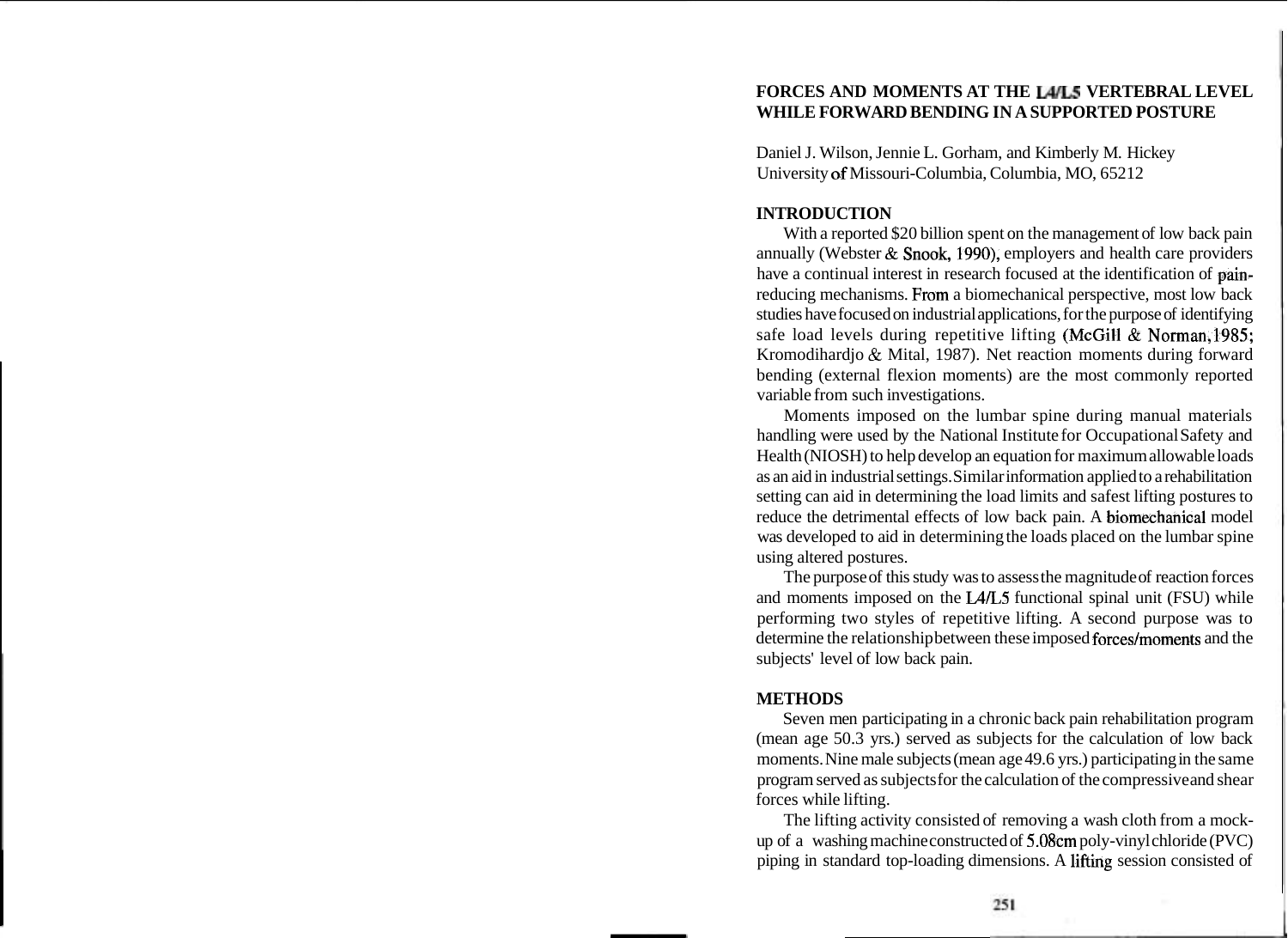five repetitions of each of two lifting postures. The first posture was a common bowed-back lift, with forward flexion of the spine and hips performed with both feet in a weight-bearing stationary position. The second lifting posture was chosen based on the subjects' preference for maintaining the standing curvature of the spine while lifting, to minimize back pain. The lifting posture consisted of a rotation about the hip joint of the weightbearing leg while the contralateral leg was allowed to rotate posteriorly to aid in maintaining the standing curvature of the spine ("golfer's lift"). The subjects were allowed to use one arm to support their weight against the washing machine mock-up while performing both styles of lifts.

An inverse, sagittal plane, dynamic model was used to compute joint reaction forces and net muscle moments at the ankle, knee, hip, and L4L5 articulations of the weight-bearing side of the body. For the bowed-back trials (double support), body symmetry was assumed about the sagittal plane, and calculations were made on the side of the body facing the camera. Anthropometric data for each body segment (ie, mass, center of mass, radius of gyration, and moment of inertia) were estimated based on tabular data from Winter (foot, shank, leg) and Zatsiorsky and Seivyanov (pelvis) derived from measured segmental lengths and total body mass of the subjects.

Self-reported ratings of low back pain were taken before the lifting tasks and immediately following the last lift. Subjects were asked to rate their level of pain on an ordinal scale from  $0$  to 10, with  $0$  equal to no pain, and 10 equal to the worst pain they had ever experienced.

#### **RESULTS**

Two profiles of lift were identified based on the sign of the peak net lumbar spinal moment (PLSM). The first profile, characterized by a negative PLSM (external flexion moment) required a contraction of the spinal extensors in reaction to the forward bending moment imposed. The negative PLSM is a commonly reported biomechanical variable that would result from trunk flexion in an unsupported posture. Anegative PLSM resulted in 5 of the 7 subjects using the bowed-back posture, and in only one subject using the golfer's lift posture (see Table 1).

The second profile was characterized by a positive PLSM (external extension moment), and would biomechanically reduce/eliminate the extensor load placed on the lumbar spine during trunk flexion. A positive PLSM resulted in 2 of the 7 subjects while performing the bowed-back posture, and in 6 of the 7 subjects while performing the golfer's lift posture.

The greatest net moment differences between lifting postures occurred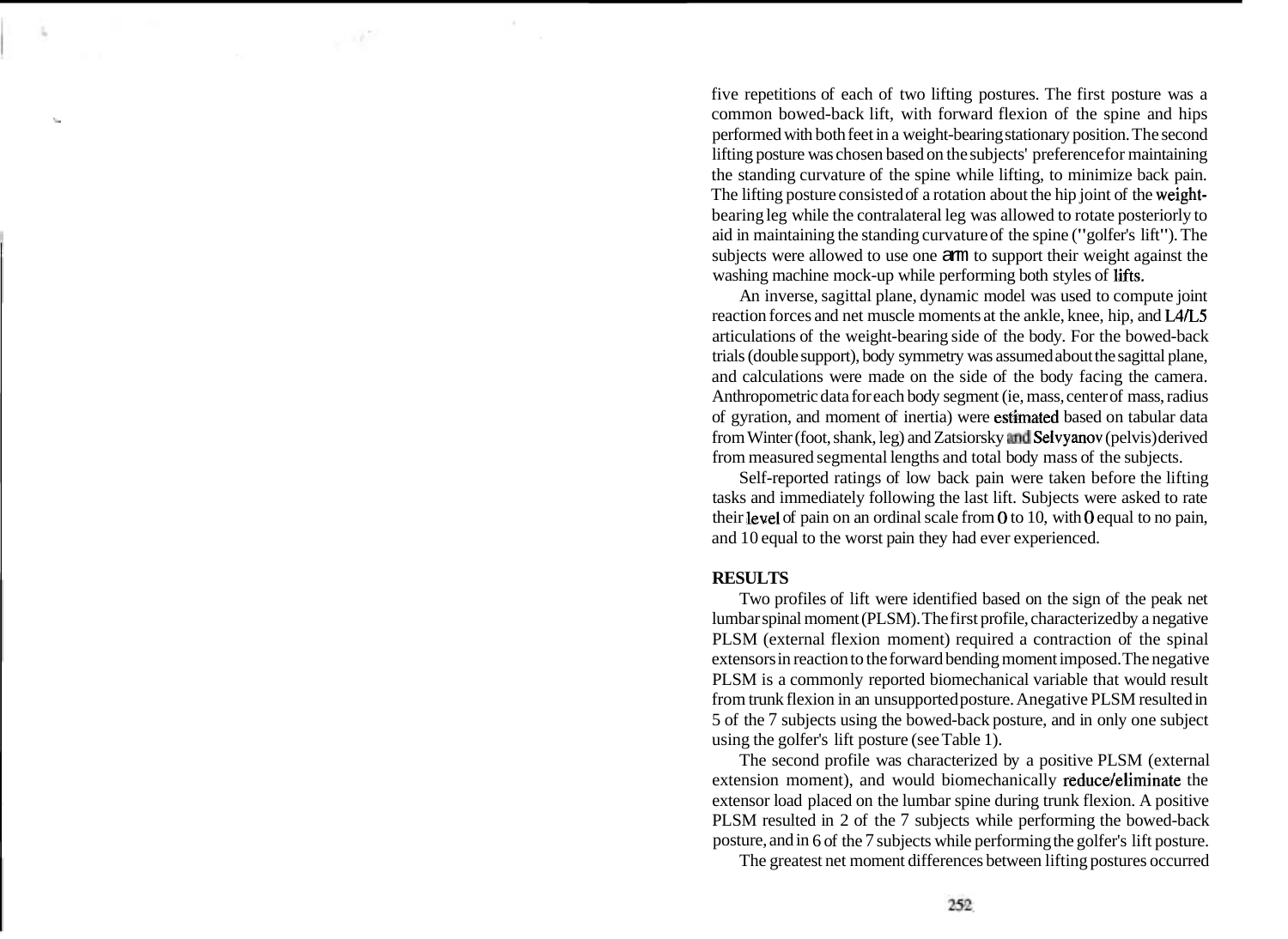just following mid-lift, when concentric spinal extensor contraction would be necessary to extend the spine back to standing position. The golfer's lift. posture produced higher extension (positive) peak moment values than the bowed-back style during this phase (156.7Nm vs. 72.4 Nm). This difference is most likely the result of greater counter-balancing moments produced by the non weight-bearing leg using the golfer's lift posture.

The compressive forces calculated at L4/L5 were divided into inertial (mass x acceleration) and muscular (net moment/lever arm) components (Table 2). Load shear was determined at L4/L5 and consisted solely of the component of the reaction forces along the shear axis. The majority of the total compression force partitioned to the muscular component.

# **STATISTICAL DIFFERENCES**

An analysis of variance (ANOVA) procedure was used to test for differences between the lifting postures on peak L4L5 moments. The golfer's lift peak LA/L5 moment was, on average, 121.7Nm, and the bowedback peak moment was -43.3Nm. Statistically significant [F(1,68)=64.74, p<.001] differences were found between the peak L4L5 moments for the two lifting postures.

Pre- and post-lift pain ratings were compared for each of the two lifting postures. A Wilcoxon matched-pairs signed-ranks test showed a statistically significant increase  $(p<0.01)$  in reported low back pain using the bowedback lifting posture. No differences were found in reported pain after using the golfer's lift posture.

The peak muscular compressive force was found to be statistically greater  $(p<.001)$  for the golfer's lift posture than the bowed-back posture. Peak L4/L5 load shear forces were not statistically different  $(p<0.498)$ between the two lifting postures.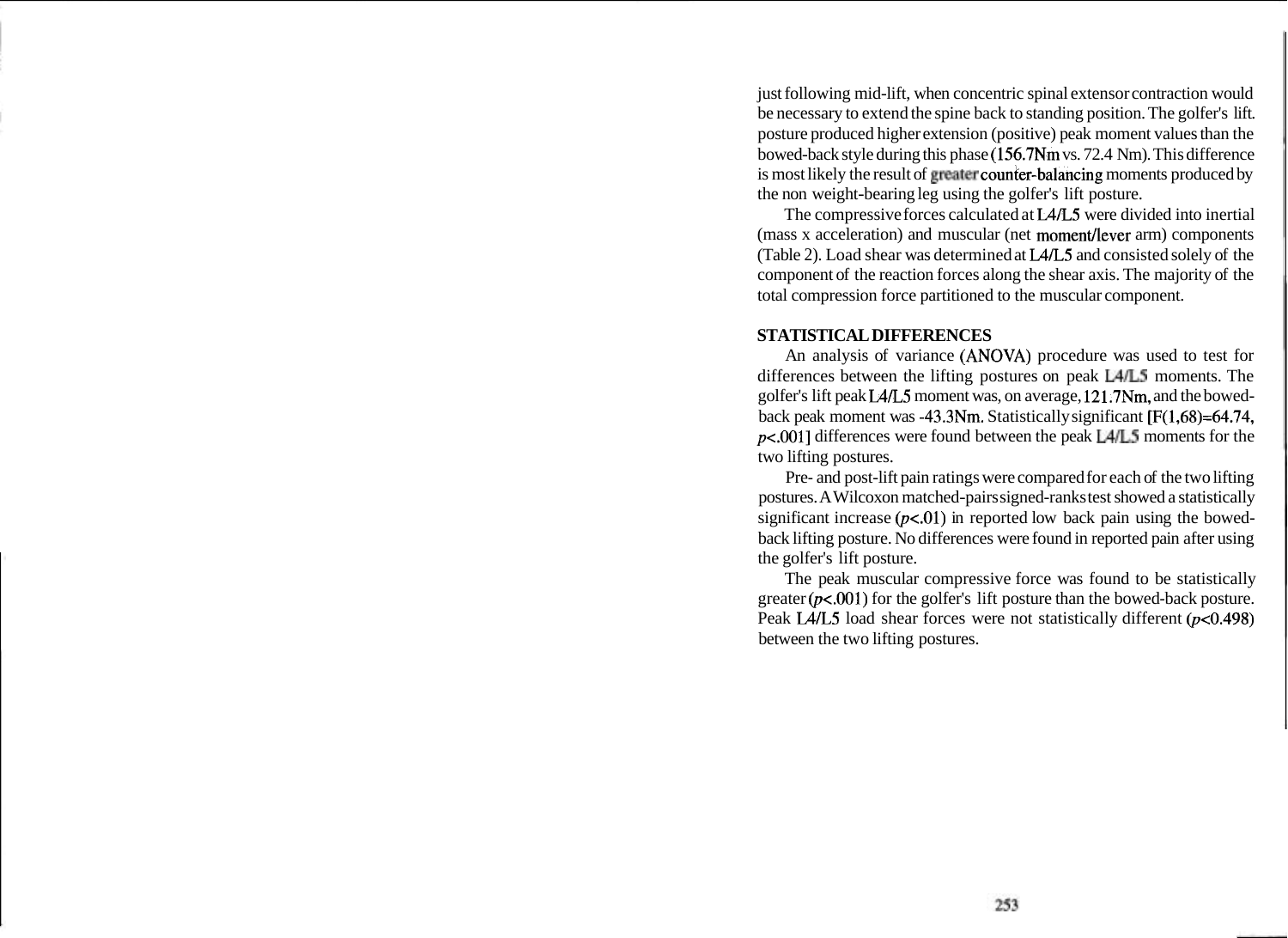|         |   |                                |                 | Subjects Performing Two Styles of Repetitive Lifting |      |  |
|---------|---|--------------------------------|-----------------|------------------------------------------------------|------|--|
| Subject |   | <b>Bowed Back (Nm)</b><br>Mean | GS              | Golfer's Lift (Nm)<br>Mean SD                        |      |  |
|         |   | $-128.7$                       | $\overline{11}$ | $-88.3$                                              | 35.0 |  |
|         | N | 70.2                           | 0.0             | 175.7                                                | 14,3 |  |
|         |   | $-71.2$                        | 14,4            | 149.8                                                | 18.8 |  |
|         |   | -68.0                          | 10.4            | 188.7                                                | 31.3 |  |
|         |   | $-101.1$                       | Ξ               | 105.4                                                | 13.9 |  |
|         | ۰ | 74.6                           | 23.2            | 176.3                                                | 13.0 |  |
|         |   | 9.64-                          | 18.1            | 144.5                                                | 21.5 |  |

Table 1. Means and Standard Deviations of Peak L4/L5 Moments for

signs indicate an external flexion moment. Note. Positive signs indicate an external extension moment, and negative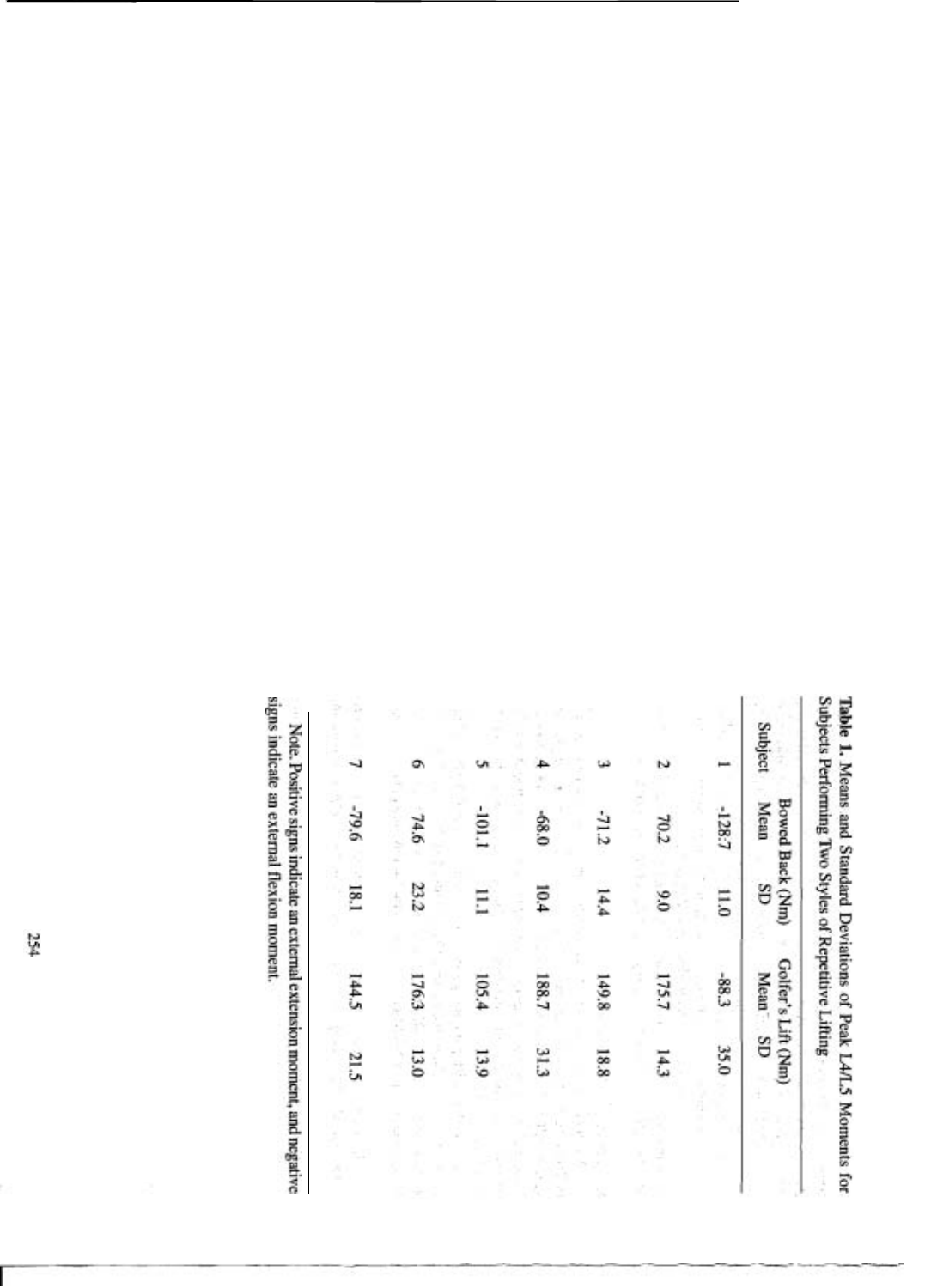Table 2. Kinetic Summary of Compressive and Shear Forces for Three Subjects Performing Two Styles of Supported Lifting. Values Represent  $MeanOSD (n=5)$  for Each Cell.

| Subject Posture |                | L4/L5<br>Inertial<br>(N) | L4/L5<br>Muscular<br>Compression Compression<br>(N) | I A/L5<br>Load<br>Shear<br>(N) |
|-----------------|----------------|--------------------------|-----------------------------------------------------|--------------------------------|
| 1               | G <sup>1</sup> | 640±50                   | 2861±233                                            | 129±22                         |
|                 | $R^2$          | 673±34                   | 1144±147                                            | 116f16                         |
| 2               | G              | 720 <del>±</del> 32      | 2353±349                                            | 170 <sub>±21</sub>             |
|                 | B              | 711f52                   | 1297±294                                            | 168±20                         |
| 3               | G              | 727±35                   | 2871±211                                            | 113±28                         |
|                 | В              | 718±79                   | 1214±378                                            | 129±23                         |

Golfer's Lift Posture

<sup>2</sup> Bowed-Back Posture

### **DISCUSSION**

Epidemiological evidence has been reported for the association between lifting tasks and the occurrence of low back pain (Troup, 1965; Andersson, 1971). This study utilized a dynamic inverse biomechanical model to analyze the forces and moments at the L4L5 functional spinal unit while performing two styles of supported lifting. These biomechanical variables were compared to the lifter's self-reported levels of low back pain to determine which biomechanical variables might influence pain while lifting.

Significant differences were found between peak L4L5 net reaction moments produced while using the two lifting postures. Biomechanically, these differences would be caused by the varied use of the supporting arm, and the counter-balancing leg used in the golfer's lift posture. The statistically higher reported levels of low back pain following the bowedback posture would suggest that reducing the external flexion moment may reduce the pain for some patients.

Compression forces calculated at L4L5 were statistically higher using the golfer's lift posture than the bowed-back posture. However, due to the changing geometry of the spine during spine flexion, interpretation of these results are speculative.